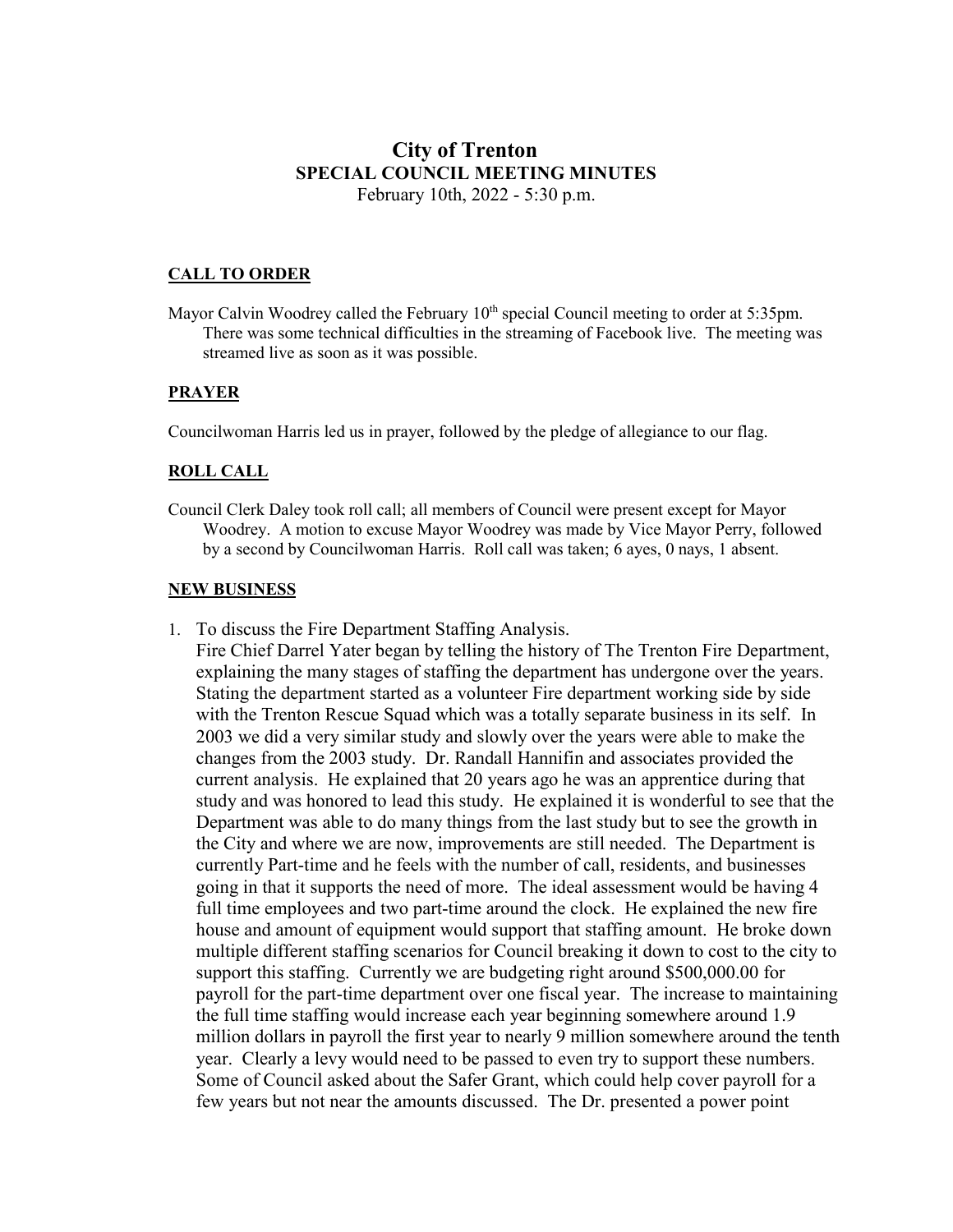presentation explaining the multiple situations that led to the analysis presented to Council.

Council continued to ask questions on such topics such as predictive budgeting for increased hiring and how this could be explained clearly to the resident's for them to understand the need for the actual increase in staffing and the increase on a budget. Council asked CM Nichols if they decided to begin moving forward with this when would we want to put a levy on the ballot. CM Nichols stated that the sooner the better in his opinion, as he has heard rumor the school is thinking of also putting a levy on. Council had concerns of how the residents of the City will feel about another levy, yet felt it to be very important that our City has the coverage we need. Council asked that they be presented with the millage it would take to even come close to cover such an expense. They all agreed this is a topic that will need more attention than just this evening and will come back to it during regular Council meetings.

Fire Chief Yater thanked Council for coming and listening to the needs of the department. He asked that Council make a list of any items that they wished to take a closer look at. Mr. Hannifin thanked Council for their time and stated it was great to see that they cared and were interested in trying to create a safer environment for everyone.

#### **REPORTS**

None.

### **AUDIENCE OF COUNCIL**

Councilman Agee thanked everyone, he stated it was a lot to take in. He asked for a silent prayer for his daughter as she will be having her third ear surgery in the morning.

Councilman Perry thanked everyone for coming and for the information.

- Councilwoman Montgomery thanked the Dr. for the presentation. It truly was a lot to take in but she and Council will consider all that has been stated.
- Councilwoman Montgomery also thanked the Dr. for his presentation. She agreed feeling that it is a lot of information and a lot of numbers but very important information to have.
- Councilwoman Harris stated she agreed it was a lot of valuable information, without the presentation she would not have known nor understood what it would take to get to where we need to be. She understands the City cannot financially handle the amounts presented but still felt it is so important to have the information as this has been a concern for Council for a while as emergency services are so crucial to our City. She finished by thanking everyone for coming.
- Vice Mayor Perry said he would like to duplicate the thoughts of the other Council members. He thanked the Fire Department Officers that attended this evening and showing their support. He finished by thanking Public works for a job well done this last week during the snow storm. Trenton's streets were by far the best cleared in the areas he had traveled.